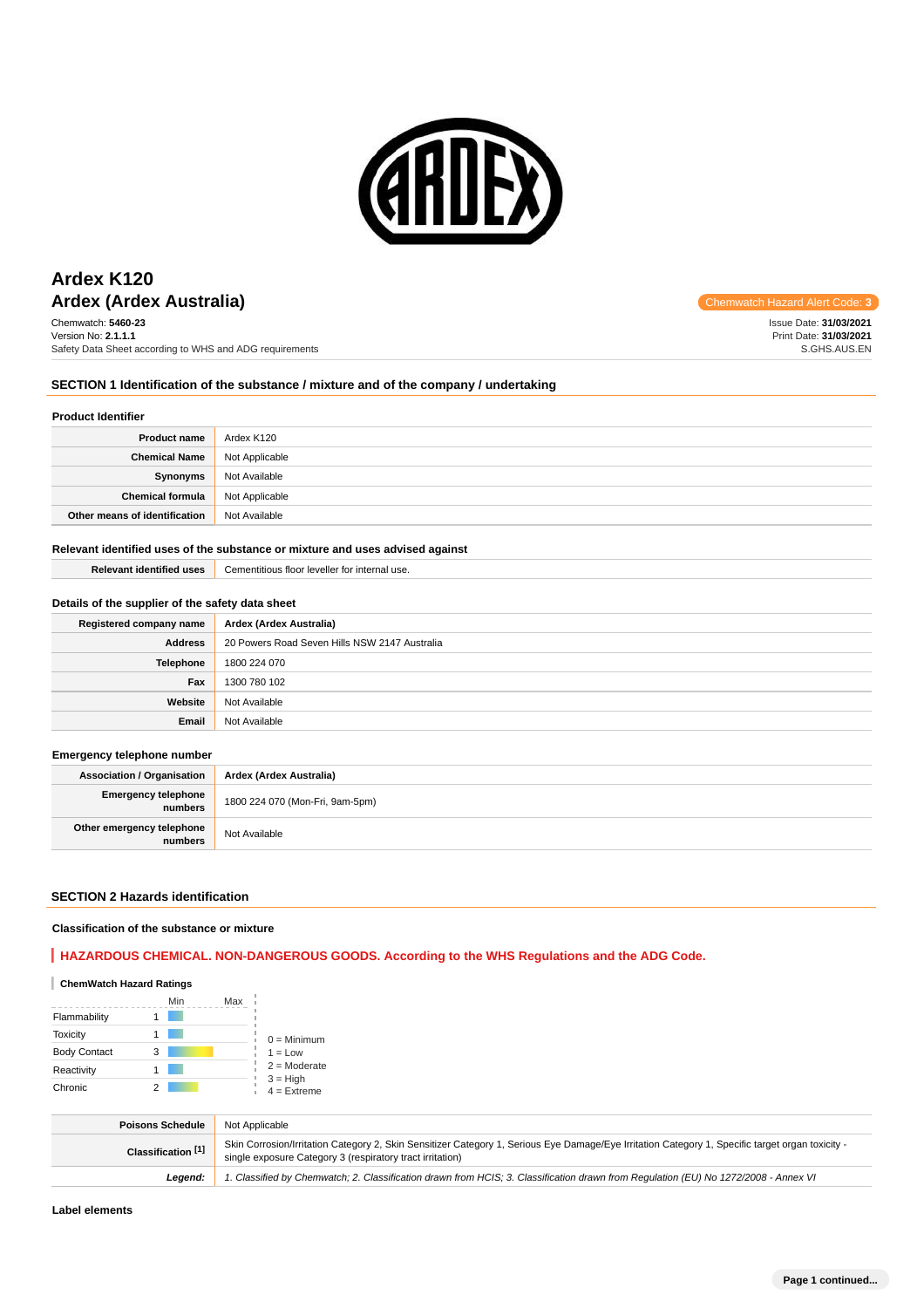| Hazard pictogram(s) |  |
|---------------------|--|
|---------------------|--|

**Signal word Danger**

### **Hazard statement(s)**

| H315 | Causes skin irritation.              |
|------|--------------------------------------|
| H317 | May cause an allergic skin reaction. |
| H318 | Causes serious eye damage.           |
| H335 | May cause respiratory irritation.    |

### **Precautionary statement(s) Prevention**

| P271             | Use only outdoors or in a well-ventilated area.                                               |  |
|------------------|-----------------------------------------------------------------------------------------------|--|
| P280             | Wear protective gloves/protective clothing/eye protection/face protection/hearing protection/ |  |
| P <sub>261</sub> | Avoid breathing dust/fumes.                                                                   |  |
| P272             | Contaminated work clothing should not be allowed out of the workplace.                        |  |

### **Precautionary statement(s) Response**

| P305+P351+P338 | IF IN EYES: Rinse cautiously with water for several minutes. Remove contact lenses, if present and easy to do. Continue rinsing. |  |
|----------------|----------------------------------------------------------------------------------------------------------------------------------|--|
| P310           | Immediately call a POISON CENTER/doctor/                                                                                         |  |
| P302+P352      | IF ON SKIN: Wash with plenty of water.                                                                                           |  |
| P333+P313      | If skin irritation or rash occurs: Get medical advice/attention.                                                                 |  |

#### **Precautionary statement(s) Storage**

| DAOR<br>÷v<br>$\sim$ $\sim$ | l un                                                                                       |
|-----------------------------|--------------------------------------------------------------------------------------------|
| <b>D</b> 409. DO99          | container tightly closed.<br>Sto<br>1110<br>ventilated place.<br>Keep<br><b>VVC</b><br>. . |

### **Precautionary statement(s) Disposal**

**P501** Dispose of contents/container to authorised hazardous or special waste collection point in accordance with any local regulation.

# **SECTION 3 Composition / information on ingredients**

#### **Substances**

See section below for composition of Mixtures

### **Mixtures**

| <b>CAS No</b> | %[weight] | Name                                       |
|---------------|-----------|--------------------------------------------|
| 14808-60-7.   | $30 - 60$ | graded sand                                |
| 65997-15-1    | $10 - 30$ | portland cement                            |
| 471-34-1      | $10 - 30$ | calcium carbonate                          |
| 65997-16-2    | $1 - 10$  | calcium aluminate cement                   |
| 7778-18-9     | $1 - 10$  | calcium sulfate                            |
| 13397-24-5    | $<$ 5     | gypsum                                     |
| 1317-65-3     | $<$ 5     | limestone                                  |
| 14808-60-7    | $<$ 1     | silica crystalline - quartz                |
| Not Available | balance   | Ingredients determined not to be hazardous |

## **SECTION 4 First aid measures**

### **Description of first aid measures**

| <b>Eye Contact</b>  | If this product comes in contact with the eyes:<br>Immediately hold eyelids apart and flush the eye continuously with running water.<br>Ensure complete irrigation of the eye by keeping eyelids apart and away from eye and moving the eyelids by occasionally lifting the upper<br>and lower lids.<br>▶ Continue flushing until advised to stop by the Poisons Information Centre or a doctor, or for at least 15 minutes.<br>Transport to hospital or doctor without delay.<br>Removal of contact lenses after an eye injury should only be undertaken by skilled personnel. |
|---------------------|---------------------------------------------------------------------------------------------------------------------------------------------------------------------------------------------------------------------------------------------------------------------------------------------------------------------------------------------------------------------------------------------------------------------------------------------------------------------------------------------------------------------------------------------------------------------------------|
| <b>Skin Contact</b> | If skin or hair contact occurs:<br>Immediately flush body and clothes with large amounts of water, using safety shower if available.<br>▶ Quickly remove all contaminated clothing, including footwear.<br>▶ Wash skin and hair with running water. Continue flushing with water until advised to stop by the Poisons Information Centre.<br>Transport to hospital, or doctor.                                                                                                                                                                                                  |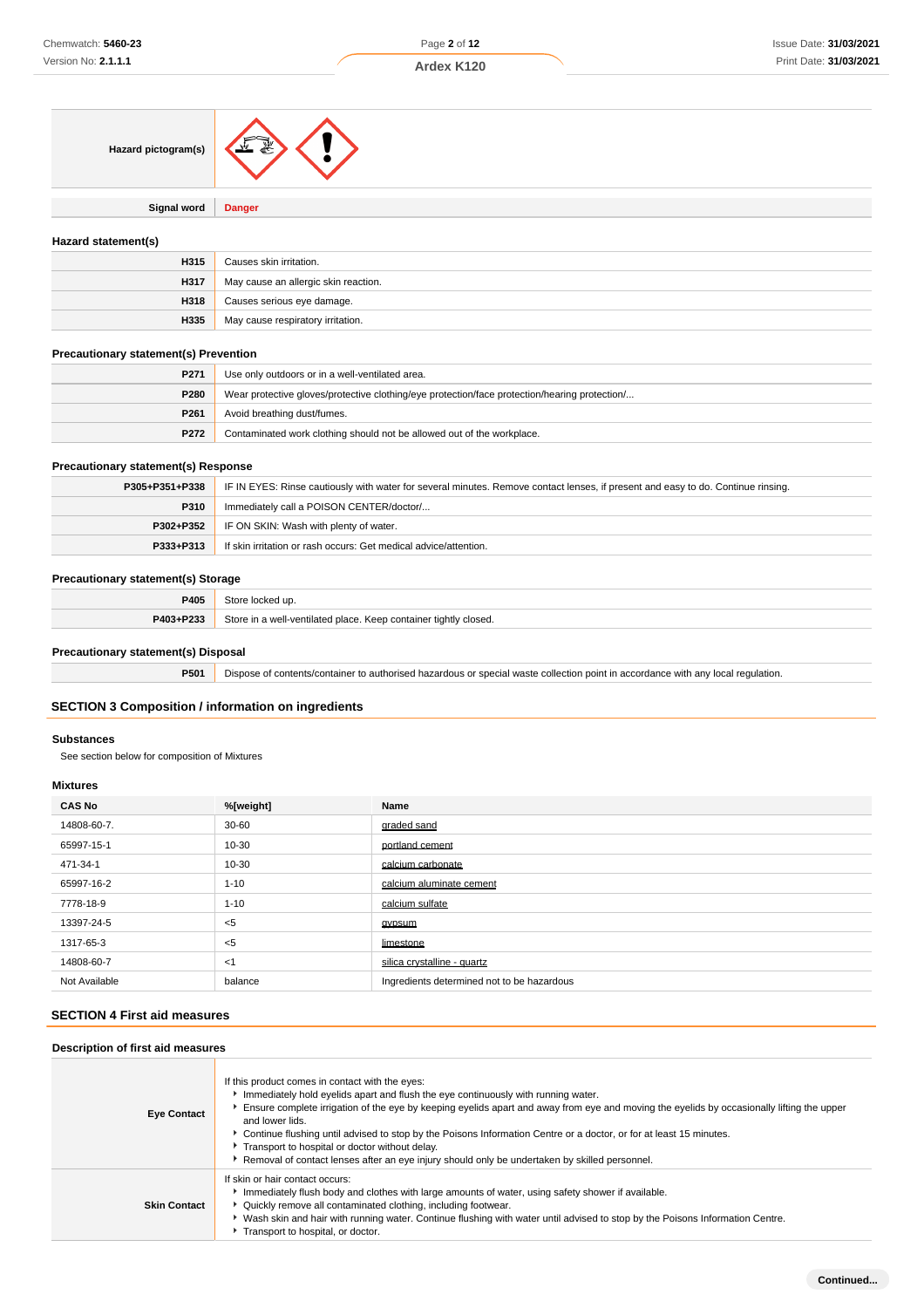Page **3** of **12 Ardex K120**

| Inhalation | If fumes or combustion products are inhaled remove from contaminated area.<br>Lay patient down. Keep warm and rested.<br>▶ Prostheses such as false teeth, which may block airway, should be removed, where possible, prior to initiating first aid procedures.<br>Apply artificial respiration if not breathing, preferably with a demand valve resuscitator, bag-valve mask device, or pocket mask as trained.<br>Perform CPR if necessary.<br>Transport to hospital, or doctor, without delay. |
|------------|---------------------------------------------------------------------------------------------------------------------------------------------------------------------------------------------------------------------------------------------------------------------------------------------------------------------------------------------------------------------------------------------------------------------------------------------------------------------------------------------------|
| Ingestion  | If swallowed do <b>NOT</b> induce vomiting.<br>If vomiting occurs, lean patient forward or place on left side (head-down position, if possible) to maintain open airway and prevent aspiration.<br>• Observe the patient carefully.<br>Never give liquid to a person showing signs of being sleepy or with reduced awareness; i.e. becoming unconscious.<br>• Give water to rinse out mouth, then provide liquid slowly and as much as casualty can comfortably drink.<br>Seek medical advice.    |

#### **Indication of any immediate medical attention and special treatment needed**

Treat symptomatically.

For acute or short-term repeated exposures to highly alkaline materials:

- Respiratory stress is uncommon but present occasionally because of soft tissue edema.
- Unless endotracheal intubation can be accomplished under direct vision, cricothyroidotomy or tracheotomy may be necessary.
- Oxygen is given as indicated.
- **F** The presence of shock suggests perforation and mandates an intravenous line and fluid administration.

**P** Damage due to alkaline corrosives occurs by liquefaction necrosis whereby the saponification of fats and solubilisation of proteins allow deep penetration into the tissue. Alkalis continue to cause damage after exposure.

INGESTION:

Milk and water are the preferred diluents

No more than 2 glasses of water should be given to an adult.

Neutralising agents should never be given since exothermic heat reaction may compound injury.

\* Catharsis and emesis are absolutely contra-indicated.

\* Activated charcoal does not absorb alkali.

\* Gastric lavage should not be used.

 Supportive care involves the following: Withhold oral feedings initially.

If endoscopy confirms transmucosal injury start steroids only within the first 48 hours.

- Carefully evaluate the amount of tissue necrosis before assessing the need for surgical intervention.
- Patients should be instructed to seek medical attention whenever they develop difficulty in swallowing (dysphagia).

SKIN AND EYE:

**I** Injury should be irrigated for 20-30 minutes.

Eye injuries require saline. [Ellenhorn & Barceloux: Medical Toxicology]

### **SECTION 5 Firefighting measures**

#### **Extinguishing media**

There is no restriction on the type of extinguisher which may be used.

Use extinguishing media suitable for surrounding area.

#### **Special hazards arising from the substrate or mixture**

| <b>Fire Incompatibility</b>    | Avoid contamination with oxidising agents i.e. nitrates, oxidising acids, chlorine bleaches, pool chlorine etc. as ignition may result                                                                                                                                                                                                                                                                                                                                                                                                                                                                                                                                                                                                                                                                                                                                                                                                                                                                                                                                                                                                                                                                                                                                                                                         |  |  |
|--------------------------------|--------------------------------------------------------------------------------------------------------------------------------------------------------------------------------------------------------------------------------------------------------------------------------------------------------------------------------------------------------------------------------------------------------------------------------------------------------------------------------------------------------------------------------------------------------------------------------------------------------------------------------------------------------------------------------------------------------------------------------------------------------------------------------------------------------------------------------------------------------------------------------------------------------------------------------------------------------------------------------------------------------------------------------------------------------------------------------------------------------------------------------------------------------------------------------------------------------------------------------------------------------------------------------------------------------------------------------|--|--|
| <b>Advice for firefighters</b> |                                                                                                                                                                                                                                                                                                                                                                                                                                                                                                                                                                                                                                                                                                                                                                                                                                                                                                                                                                                                                                                                                                                                                                                                                                                                                                                                |  |  |
| <b>Fire Fighting</b>           | Alert Fire Brigade and tell them location and nature of hazard.<br>▶ Wear breathing apparatus plus protective gloves in the event of a fire.<br>Prevent, by any means available, spillage from entering drains or water courses.<br>Use fire fighting procedures suitable for surrounding area.                                                                                                                                                                                                                                                                                                                                                                                                                                                                                                                                                                                                                                                                                                                                                                                                                                                                                                                                                                                                                                |  |  |
| <b>Fire/Explosion Hazard</b>   | Solid which exhibits difficult combustion or is difficult to ignite.<br>▶ Avoid generating dust, particularly clouds of dust in a confined or unventilated space as dusts may form an explosive mixture with air, and<br>any source of ignition, i.e. flame or spark, will cause fire or explosion.<br>> Dust clouds generated by the fine grinding of the solid are a particular hazard; accumulations of fine dust (420 micron or less) may burn<br>rapidly and fiercely if ignited; once initiated larger particles up to 1400 microns diameter will contribute to the propagation of an explosion.<br>A dust explosion may release large quantities of gaseous products; this in turn creates a subsequent pressure rise of explosive force capable<br>of damaging plant and buildings and injuring people.<br>Decomposes on heating and produces:<br>carbon monoxide (CO)<br>carbon dioxide (CO2)<br>sulfur oxides (SOx)<br>silicon dioxide (SiO2)<br>metal oxides<br>other pyrolysis products typical of burning organic material.<br>When aluminium oxide dust is dispersed in air, firefighters should wear protection against inhalation of dust particles, which can also contain<br>hazardous substances from the fire absorbed on the alumina particles.<br>May emit poisonous fumes.<br>May emit corrosive fumes. |  |  |
| <b>HAZCHEM</b>                 | Not Applicable                                                                                                                                                                                                                                                                                                                                                                                                                                                                                                                                                                                                                                                                                                                                                                                                                                                                                                                                                                                                                                                                                                                                                                                                                                                                                                                 |  |  |

#### **SECTION 6 Accidental release measures**

**Personal precautions, protective equipment and emergency procedures** See section 8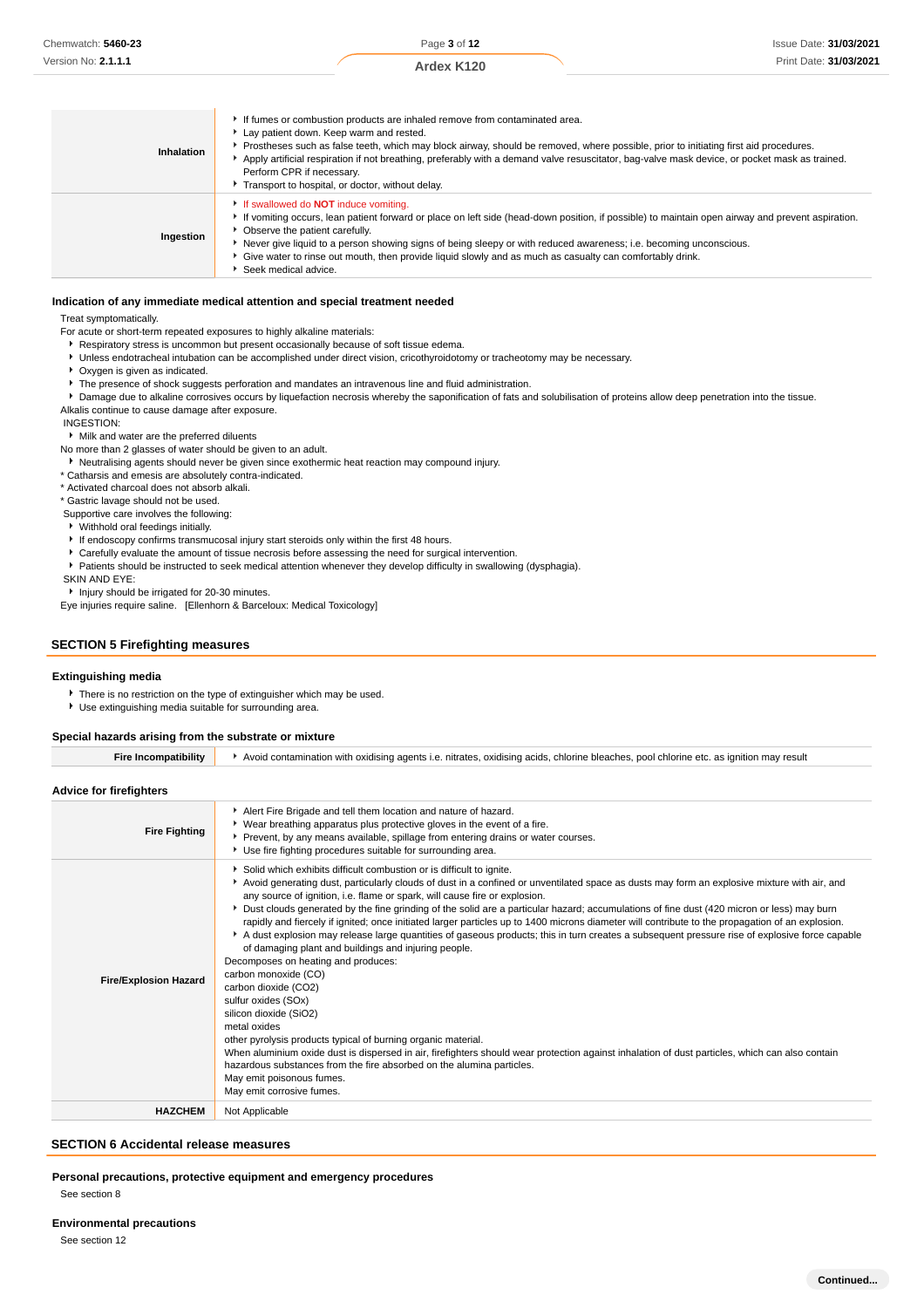# Page **4** of **12**

### **Ardex K120**

### **Methods and material for containment and cleaning up**

| <b>Minor Spills</b> | Clean up waste regularly and abnormal spills immediately.<br>Avoid breathing dust and contact with skin and eyes.<br>Wear protective clothing, gloves, safety glasses and dust respirator.<br>Use dry clean up procedures and avoid generating dust.            |
|---------------------|-----------------------------------------------------------------------------------------------------------------------------------------------------------------------------------------------------------------------------------------------------------------|
| <b>Major Spills</b> | Clear area of personnel and move upwind.<br>Alert Fire Brigade and tell them location and nature of hazard.<br>Wear full body protective clothing with breathing apparatus.<br>Prevent, by all means available, spillage from entering drains or water courses. |

Personal Protective Equipment advice is contained in Section 8 of the SDS.

# **SECTION 7 Handling and storage**

| Precautions for safe handling |                                                                                                                                                                                                                                                                                                                                                                                                                                                                                                                                                                                                                                                                                                                                                                   |
|-------------------------------|-------------------------------------------------------------------------------------------------------------------------------------------------------------------------------------------------------------------------------------------------------------------------------------------------------------------------------------------------------------------------------------------------------------------------------------------------------------------------------------------------------------------------------------------------------------------------------------------------------------------------------------------------------------------------------------------------------------------------------------------------------------------|
| Safe handling                 | Avoid all personal contact, including inhalation.<br>• Wear protective clothing when risk of exposure occurs.<br>▶ Use in a well-ventilated area.<br>Prevent concentration in hollows and sumps.<br>Organic powders when finely divided over a range of concentrations regardless of particulate size or shape and suspended in air or some<br>other oxidizing medium may form explosive dust-air mixtures and result in a fire or dust explosion (including secondary explosions)<br>Minimise airborne dust and eliminate all ignition sources. Keep away from heat, hot surfaces, sparks, and flame.<br>Establish good housekeeping practices.<br>▶ Remove dust accumulations on a regular basis by vacuuming or gentle sweeping to avoid creating dust clouds. |
| Other information             | Store in original containers.<br>▶ Keep containers securely sealed.<br>Store in a cool, dry area protected from environmental extremes.<br>Store away from incompatible materials and foodstuff containers.                                                                                                                                                                                                                                                                                                                                                                                                                                                                                                                                                       |

### **Conditions for safe storage, including any incompatibilities**

| Suitable container             | Polyethylene or polypropylene container.<br>• Check all containers are clearly labelled and free from leaks.                                                              |
|--------------------------------|---------------------------------------------------------------------------------------------------------------------------------------------------------------------------|
| <b>Storage incompatibility</b> | Avoid strong acids, acid chlorides, acid anhydrides and chloroformates.<br>Avoid contact with copper, aluminium and their alloys.<br>Avoid reaction with oxidising agents |

# **SECTION 8 Exposure controls / personal protection**

### **Control parameters**

I **Occupational Exposure Limits (OEL)**

# **INGREDIENT DATA**

| Source                       | Ingredient                     | <b>Material name</b>                              | <b>TWA</b>    | <b>STEL</b>             | Peak             | <b>Notes</b>                                                                                |
|------------------------------|--------------------------------|---------------------------------------------------|---------------|-------------------------|------------------|---------------------------------------------------------------------------------------------|
| Australia Exposure Standards | graded sand                    | Silica - Crystalline: Quartz<br>(respirable dust) | 0.05<br>mq/m3 | Not<br>Available        | Not<br>Available | Not Available                                                                               |
| Australia Exposure Standards | portland cement                | Portland cement                                   | 10<br>mq/m3   | Not<br>Available        | Not<br>Available | (a) This value is for inhalable dust containing<br>no asbestos and < 1% crystalline silica. |
| Australia Exposure Standards | calcium<br>carbonate           | Calcium carbonate                                 | 10<br>mg/m3   | Not<br>Available        | Not<br>Available | (a) This value is for inhalable dust containing<br>no asbestos and < 1% crystalline silica. |
| Australia Exposure Standards | calcium sulfate                | Calcium sulphate                                  | 10<br>mq/m3   | Not<br>Available        | Not<br>Available | (a) This value is for inhalable dust containing<br>no asbestos and < 1% crystalline silica. |
| Australia Exposure Standards | gypsum                         | Calcium sulphate                                  | 10<br>mq/m3   | Not<br>Available        | Not<br>Available | (a) This value is for inhalable dust containing<br>no asbestos and < 1% crystalline silica. |
| Australia Exposure Standards | limestone                      | Calcium carbonate                                 | 10<br>mg/m3   | <b>Not</b><br>Available | Not<br>Available | (a) This value is for inhalable dust containing<br>no asbestos and < 1% crystalline silica. |
| Australia Exposure Standards | silica crystalline -<br>quartz | Silica - Crystalline: Quartz<br>(respirable dust) | 0.05<br>mg/m3 | Not<br>Available        | Not<br>Available | Not Available                                                                               |

**Emergency Limits**

| Ingredient                  | TEEL-1               | TEEL-2             |                     | TEEL-3      |
|-----------------------------|----------------------|--------------------|---------------------|-------------|
| graded sand                 | $0.075$ mg/m $3$     | $33 \text{ mg/m}$  |                     | 200 mg/m3   |
| calcium carbonate           | 45 mg/m3             | $210 \text{ mg/m}$ |                     | 1,300 mg/m3 |
| limestone                   | 45 mg/m3             | 210 mg/m3          |                     | 1,300 mg/m3 |
| silica crystalline - quartz | $0.075$ mg/m $3$     | $33 \text{ mg/m}$  |                     | 200 mg/m3   |
|                             |                      |                    |                     |             |
| Ingredient                  | <b>Original IDLH</b> |                    | <b>Revised IDLH</b> |             |
| graded sand                 | 25 mg/m3 / 50 mg/m3  |                    | Not Available       |             |
| portland cement             | 5,000 mg/m3          |                    | Not Available       |             |
| calcium carbonate           | Not Available        |                    | Not Available       |             |
| calcium aluminate cement    | Not Available        |                    | Not Available       |             |
| calcium sulfate             | Not Available        |                    | Not Available       |             |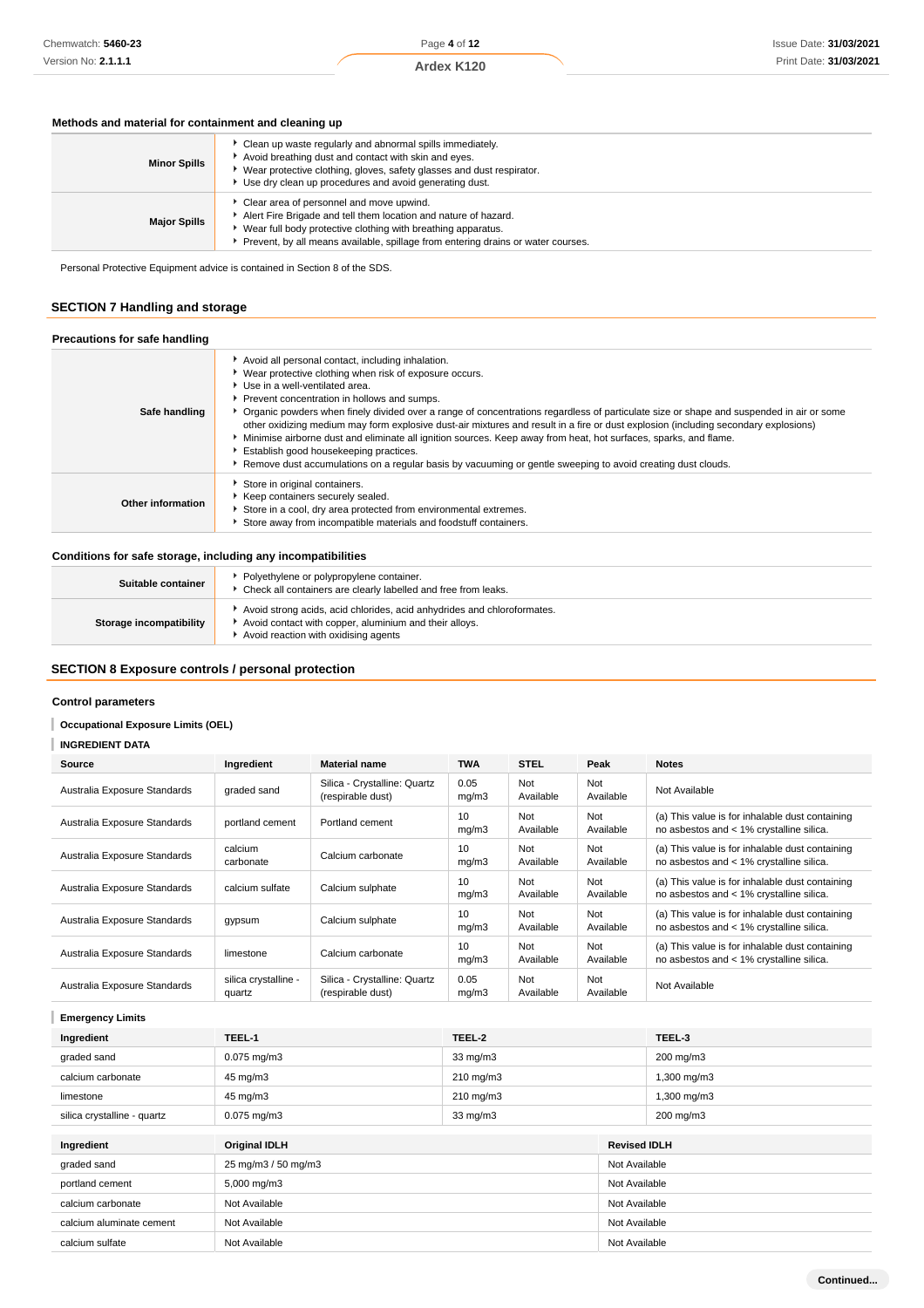| Ingredient                           | <b>Original IDLH</b>                                                                                                                                                                                                                                                                                                                                                                                                                                   |                                         | <b>Revised IDLH</b> |  |
|--------------------------------------|--------------------------------------------------------------------------------------------------------------------------------------------------------------------------------------------------------------------------------------------------------------------------------------------------------------------------------------------------------------------------------------------------------------------------------------------------------|-----------------------------------------|---------------------|--|
| gypsum                               | Not Available                                                                                                                                                                                                                                                                                                                                                                                                                                          |                                         | Not Available       |  |
| limestone                            | Not Available                                                                                                                                                                                                                                                                                                                                                                                                                                          |                                         | Not Available       |  |
| silica crystalline - quartz          | 25 mg/m3 / 50 mg/m3                                                                                                                                                                                                                                                                                                                                                                                                                                    |                                         | Not Available       |  |
| <b>Occupational Exposure Banding</b> |                                                                                                                                                                                                                                                                                                                                                                                                                                                        |                                         |                     |  |
| Ingredient                           | <b>Occupational Exposure Band Rating</b>                                                                                                                                                                                                                                                                                                                                                                                                               | <b>Occupational Exposure Band Limit</b> |                     |  |
| calcium aluminate cement             | E                                                                                                                                                                                                                                                                                                                                                                                                                                                      | $\leq$ 0.01 mg/m <sup>3</sup>           |                     |  |
| Notes:                               | Occupational exposure banding is a process of assigning chemicals into specific categories or bands based on a chemical's potency and the<br>adverse health outcomes associated with exposure. The output of this process is an occupational exposure band (OEB), which corresponds to a<br>range of exposure concentrations that are expected to protect worker health.                                                                               |                                         |                     |  |
| <b>Exposure controls</b>             |                                                                                                                                                                                                                                                                                                                                                                                                                                                        |                                         |                     |  |
| Appropriate engineering<br>controls  | Engineering controls are used to remove a hazard or place a barrier between the worker and the hazard. Well-designed engineering controls can<br>be highly effective in protecting workers and will typically be independent of worker interactions to provide this high level of protection.<br>The basic types of engineering controls are:<br>Process controls which involve changing the way a job activity or process is done to reduce the risk. |                                         |                     |  |

Enclosure and/or isolation of emission source which keeps a selected hazard "physically" away from the worker and ventilation that strategically "adds" and "removes" air in the work environment.



- **Eye and face protection** Safety glasses with unperforated side shields may be used where continuous eye protection is desirable, as in laboratories; spectacles are not sufficient where complete eye protection is needed such as when handling bulk-quantities, where there is a danger of splashing, or if the material may be under pressure. Chemical goggles.whenever there is a danger of the material coming in contact with the eyes; goggles must be properly fitted.
	- Full face shield (20 cm, 8 in minimum) may be required for supplementary but never for primary protection of eyes; these afford face protection.
	- Alternatively a gas mask may replace splash goggles and face shields.
	- **Skin protection** See Hand protection below

| Elbow length PVC gloves |
|-------------------------|
| NOTE:                   |

**Personal protection**

- The material may produce skin sensitisation in predisposed individuals. Care must be taken, when removing gloves and other protective equipment, to avoid all possible skin contact.
	- Contaminated leather items, such as shoes, belts and watch-bands should be removed and destroyed.

The selection of suitable gloves does not only depend on the material, but also on further marks of quality which vary from manufacturer to manufacturer. Where the chemical is a preparation of several substances, the resistance of the glove material can not be calculated in advance and has therefore to be checked prior to the application.

#### **Hands/feet protection** The exact break through time for substances has to be obtained from the manufacturer of the protective gloves and has to be observed when making a final choice.

Personal hygiene is a key element of effective hand care.

Experience indicates that the following polymers are suitable as glove materials for protection against undissolved, dry solids, where abrasive particles are not present.

|  | polychloroprene. |
|--|------------------|
|--|------------------|

- nitrile rubber.
- butyl rubber.

**Body protection** See Other protection below

Employees working with confirmed human carcinogens should be provided with, and be required to wear, clean, full body protective clothing (smocks, coveralls, or long-sleeved shirt and pants), shoe covers and gloves prior to entering the regulated area. [AS/NZS ISO 6529:2006 or national equivalent]

- Employees engaged in handling operations involving carcinogens should be provided with, and required to wear and use half-face filter-type respirators with filters for dusts, mists and fumes, or air purifying canisters or cartridges. A respirator affording higher levels of protection may be substituted. [AS/NZS 1715 or national equivalent]
- Emergency deluge showers and eyewash fountains, supplied with potable water, should be located near, within sight of, and on the same level with locations where direct exposure is likely.
- Prior to each exit from an area containing confirmed human carcinogens, employees should be required to remove and leave protective clothing and equipment at the point of exit and at the last exit of the day, to place used clothing and equipment in impervious containers at the point of exit for purposes of decontamination or disposal. The contents of such impervious containers must be identified with suitable labels. For maintenance and decontamination activities, authorized employees entering the area should be provided with and required to wear clean, impervious garments, including gloves, boots and continuous-air supplied hood.
	- Prior to removing protective garments the employee should undergo decontamination and be required to shower upon removal of the garments and hood.
	- **▶** Overalls.
	- P.V.C apron.
	- Barrier cream.
	- Skin cleansing cream.

# **Recommended material(s)**

**GLOVE SELECTION INDEX**

Glove selection is based on a modified presentation of the:

 **"Forsberg Clothing Performance Index".**

**Other protection**

 The effect(s) of the following substance(s) are taken into account in the **computergenerated** selection: Ardex K120

**Material CPI** NATURAL RUBBER AND A A

### **Respiratory protection**

Particulate. (AS/NZS 1716 & 1715, EN 143:2000 & 149:001, ANSI Z88 or national equivalent)

| <b>Required Minimum</b>  | <b>Half-Face</b> | <b>Full-Face</b> | <b>Powered Air</b> |
|--------------------------|------------------|------------------|--------------------|
| <b>Protection Factor</b> | Respirator       | Respirator       | Respirator         |
| up to $10 \times ES$     | P <sub>1</sub>   | -                | PAPR-P1            |
|                          | Air-line*        | -                | -                  |
| up to $50 \times ES$     | Air-line**       | P <sub>2</sub>   | PAPR-P2            |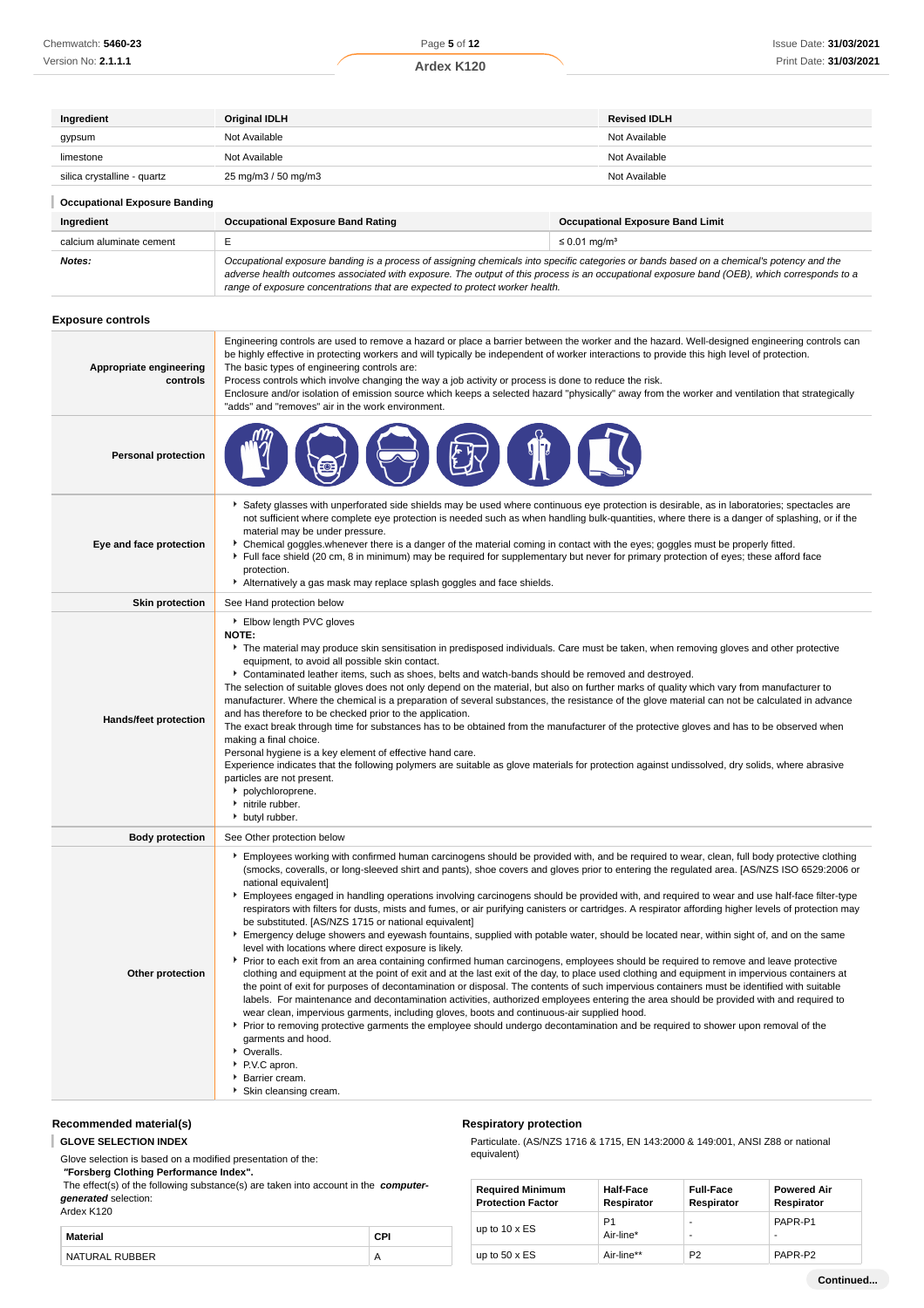NITRILE A

\* CPI - Chemwatch Performance Index

A: Best Selection

B: Satisfactory; may degrade after 4 hours continuous immersion

C: Poor to Dangerous Choice for other than short term immersion

**NOTE**: As a series of factors will influence the actual performance of the glove, a final selection must be based on detailed observation. -

\* Where the glove is to be used on a short term, casual or infrequent basis, factors such as "feel" or convenience (e.g. disposability), may dictate a choice of gloves which might otherwise be unsuitable following long-term or frequent use. A qualified practitioner should be consulted.

| up to $100 \times ES$ | - | P <sub>3</sub> | $\overline{\phantom{a}}$ |
|-----------------------|---|----------------|--------------------------|
|                       |   | Air-line*      | $\overline{\phantom{a}}$ |
| $100 + x ES$          | ۰ | Air-line**     | PAPR-P3                  |

\* - Negative pressure demand \*\* - Continuous flow

A(All classes) = Organic vapours, B AUS or B1 = Acid gasses, B2 = Acid gas or hydrogen cyanide(HCN), B3 = Acid gas or hydrogen cyanide(HCN), E = Sulfur dioxide(SO2), G = Agricultural chemicals, K = Ammonia(NH3), Hg = Mercury, NO = Oxides of nitrogen,  $MB =$  Methyl bromide,  $AX =$  Low boiling point organic compounds(below 65 degC)

- **Respirators may be necessary when engineering and administrative controls do not** adequately prevent exposures.
- The decision to use respiratory protection should be based on professional judgment that takes into account toxicity information, exposure measurement data, and frequency and likelihood of the worker's exposure - ensure users are not subject to high thermal loads which may result in heat stress or distress due to personal protective equipment (powered, positive flow, full face apparatus may be an option).
- Published occupational exposure limits, where they exist, will assist in determining the adequacy of the selected respiratory protection. These may be government mandated or vendor recommended.
- Certified respirators will be useful for protecting workers from inhalation of particulates when properly selected and fit tested as part of a complete respiratory protection program.
- Use approved positive flow mask if significant quantities of dust becomes airborne. ▶ Try to avoid creating dust conditions.

#### **SECTION 9 Physical and chemical properties**

#### **Information on basic physical and chemical properties**

**Appearance** Off-white powder with characteristic odour; slightly mixes with water.

| <b>Divided Solid</b> | Relative density (Agua= 1)                 | 1.3 approx. (bulk) |
|----------------------|--------------------------------------------|--------------------|
| Not Available        | Partition coefficient n-octanol<br>/ water | Not Available      |
| Not Available        | Auto-ignition temperature (°C)             | Not Available      |
| Not Available        | <b>Decomposition temperature</b>           | Not Available      |
| Not Available        | Viscosity (cSt)                            | Not Applicable     |
| Not Applicable       | Molecular weight (g/mol)                   | Not Applicable     |
| Not Applicable       | <b>Taste</b>                               | Not Available      |
| Not Applicable       | <b>Explosive properties</b>                | Not Available      |
| Not Applicable       | <b>Oxidising properties</b>                | Not Available      |
| Not Applicable       | Surface Tension (dyn/cm or<br>$mN/m$ )     | Not Applicable     |
| Not Applicable       | <b>Volatile Component (%vol)</b>           | Not Applicable     |
| Not Applicable       | Gas group                                  | Not Available      |
| Partly miscible      | pH as a solution (1%)                      | 11 approx.         |
| Not Applicable       | VOC g/L                                    | Not Available      |
|                      |                                            |                    |

### **SECTION 10 Stability and reactivity**

| Reactivity                                 | See section 7                                                                                                                        |
|--------------------------------------------|--------------------------------------------------------------------------------------------------------------------------------------|
| <b>Chemical stability</b>                  | • Unstable in the presence of incompatible materials.<br>▶ Product is considered stable.<br>Hazardous polymerisation will not occur. |
| Possibility of hazardous<br>reactions      | See section 7                                                                                                                        |
| <b>Conditions to avoid</b>                 | See section 7                                                                                                                        |
| Incompatible materials                     | See section 7                                                                                                                        |
| <b>Hazardous decomposition</b><br>products | See section 5                                                                                                                        |

#### **SECTION 11 Toxicological information**

**Inhaled**

#### **Information on toxicological effects**

The material can cause respiratory irritation in some persons. The body's response to such irritation can cause further lung damage. Inhalation of vapours may cause drowsiness and dizziness. This may be accompanied by sleepiness, reduced alertness, loss of reflexes, lack of co-ordination, and vertigo.

Inhalation of dusts, generated by the material during the course of normal handling, may be damaging to the health of the individual. Inhalation may result in ulcers or sores of the lining of the nose (nasal mucosa), and lung damage.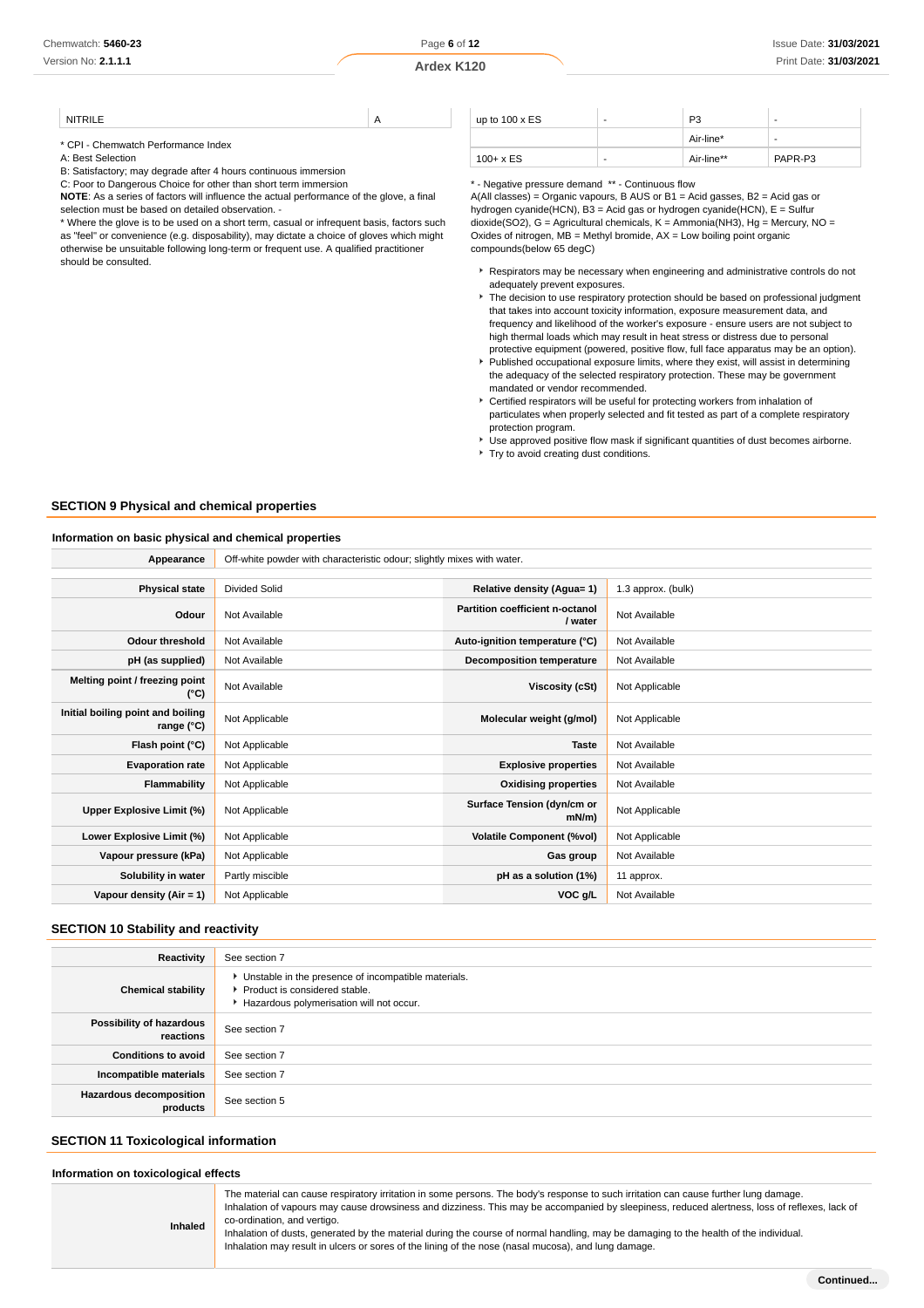|                     | Persons with impaired respiratory function, airway diseases and conditions such as emphysema or chronic bronchitis, may incur further disability<br>if excessive concentrations of particulate are inhaled.<br>If prior damage to the circulatory or nervous systems has occurred or if kidney damage has been sustained, proper screenings should be<br>conducted on individuals who may be exposed to further risk if handling and use of the material result<br>in excessive exposures.<br>Effects on lungs are significantly enhanced in the presence of respirable particles.                                                                                                                                                                                                                                                                                                                                                                                                                                                                                                                                                                                                                                                                                                                                                                                                                                                                                                                                                                                                                                                                                                                                                                                                                                                                                                                                                                                                                                                                                                                                                                                                                                                                                                                                                                                                                                                                                                                                                                                                                                                                                                                                                                                                                                                                                                                                                                                                                                                                                                                                                                                                                                                                                                        |                                                                                                                                                   |
|---------------------|-------------------------------------------------------------------------------------------------------------------------------------------------------------------------------------------------------------------------------------------------------------------------------------------------------------------------------------------------------------------------------------------------------------------------------------------------------------------------------------------------------------------------------------------------------------------------------------------------------------------------------------------------------------------------------------------------------------------------------------------------------------------------------------------------------------------------------------------------------------------------------------------------------------------------------------------------------------------------------------------------------------------------------------------------------------------------------------------------------------------------------------------------------------------------------------------------------------------------------------------------------------------------------------------------------------------------------------------------------------------------------------------------------------------------------------------------------------------------------------------------------------------------------------------------------------------------------------------------------------------------------------------------------------------------------------------------------------------------------------------------------------------------------------------------------------------------------------------------------------------------------------------------------------------------------------------------------------------------------------------------------------------------------------------------------------------------------------------------------------------------------------------------------------------------------------------------------------------------------------------------------------------------------------------------------------------------------------------------------------------------------------------------------------------------------------------------------------------------------------------------------------------------------------------------------------------------------------------------------------------------------------------------------------------------------------------------------------------------------------------------------------------------------------------------------------------------------------------------------------------------------------------------------------------------------------------------------------------------------------------------------------------------------------------------------------------------------------------------------------------------------------------------------------------------------------------------------------------------------------------------------------------------------------------|---------------------------------------------------------------------------------------------------------------------------------------------------|
|                     |                                                                                                                                                                                                                                                                                                                                                                                                                                                                                                                                                                                                                                                                                                                                                                                                                                                                                                                                                                                                                                                                                                                                                                                                                                                                                                                                                                                                                                                                                                                                                                                                                                                                                                                                                                                                                                                                                                                                                                                                                                                                                                                                                                                                                                                                                                                                                                                                                                                                                                                                                                                                                                                                                                                                                                                                                                                                                                                                                                                                                                                                                                                                                                                                                                                                                           |                                                                                                                                                   |
| Ingestion           | Accidental ingestion of the material may be damaging to the health of the individual.<br>Chromate salts are corrosive and produce cellular damage to tissue. Ingestion may produce inflammation of the digestive tract, nausea, vomiting<br>and abdominal pain.<br>Not normally a hazard due to the physical form of product. The material is a physical irritant to the gastro-intestinal tract                                                                                                                                                                                                                                                                                                                                                                                                                                                                                                                                                                                                                                                                                                                                                                                                                                                                                                                                                                                                                                                                                                                                                                                                                                                                                                                                                                                                                                                                                                                                                                                                                                                                                                                                                                                                                                                                                                                                                                                                                                                                                                                                                                                                                                                                                                                                                                                                                                                                                                                                                                                                                                                                                                                                                                                                                                                                                          |                                                                                                                                                   |
| <b>Skin Contact</b> | The material may cause moderate inflammation of the skin either following direct contact or after a delay of some time. Repeated exposure can<br>cause contact dermatitis which is characterised by redness, swelling and blistering.<br>Though considered non-harmful, slight irritation may result from contact because of the abrasive nature of the aluminium oxide particles. Thus it<br>may cause itching and skin reaction and inflammation.<br>Four students received severe hand burns whilst making moulds of their hands with dental plaster substituted for Plaster of Paris. The dental<br>plaster known as "Stone" was a special form of calcium sulfate hemihydrate containing alpha-hemihydrate crystals that provide high compression<br>strength to the moulds. Beta-hemihydrate (normal Plaster of Paris) does not cause skin burns in similar circumstances.<br>cancer are significantly related.<br>Handling wet cement can cause dermatitis. Cement when wet is quite alkaline and this alkali action on the skin contributes strongly to cement<br>contact dermatitis since it may cause drying and defatting of the skin which is followed by hardening, cracking, lesions developing, possible<br>infections of lesions and penetration by soluble salts.<br>Open cuts, abraded or irritated skin should not be exposed to this material<br>Entry into the blood-stream, through, for example, cuts, abrasions or lesions, may produce systemic injury with harmful effects. Examine the skin<br>prior to the use of the material and ensure that any external damage is suitably protected.                                                                                                                                                                                                                                                                                                                                                                                                                                                                                                                                                                                                                                                                                                                                                                                                                                                                                                                                                                                                                                                                                                                                                                                                                                                                                                                                                                                                                                                                                                                                                                                                                                                                     | Skin contact may result in severe irritation particularly to broken skin. Ulceration known as "chrome ulcers" may develop. Chrome ulcers and skin |
| Eye                 | If applied to the eyes, this material causes severe eye damage.                                                                                                                                                                                                                                                                                                                                                                                                                                                                                                                                                                                                                                                                                                                                                                                                                                                                                                                                                                                                                                                                                                                                                                                                                                                                                                                                                                                                                                                                                                                                                                                                                                                                                                                                                                                                                                                                                                                                                                                                                                                                                                                                                                                                                                                                                                                                                                                                                                                                                                                                                                                                                                                                                                                                                                                                                                                                                                                                                                                                                                                                                                                                                                                                                           |                                                                                                                                                   |
|                     |                                                                                                                                                                                                                                                                                                                                                                                                                                                                                                                                                                                                                                                                                                                                                                                                                                                                                                                                                                                                                                                                                                                                                                                                                                                                                                                                                                                                                                                                                                                                                                                                                                                                                                                                                                                                                                                                                                                                                                                                                                                                                                                                                                                                                                                                                                                                                                                                                                                                                                                                                                                                                                                                                                                                                                                                                                                                                                                                                                                                                                                                                                                                                                                                                                                                                           |                                                                                                                                                   |
| Chronic             | Long-term exposure to respiratory irritants may result in airways disease, involving difficulty breathing and related whole-body problems.<br>Skin contact with the material is more likely to cause a sensitisation reaction in some persons compared to the general population.<br>Substance accumulation, in the human body, may occur and may cause some concern following repeated or long-term occupational exposure.<br>Animal testing shows long term exposure to aluminium oxides may cause lung disease and cancer, depending on the size of the particle. The<br>smaller the size, the greater the tendencies of causing harm.<br>Red blood cells and rabbit alveolar macrophages exposed to calcium silicate insulation materials in vitro showed haemolysis in one study but not<br>in another. Both studies showed the substance to be more cytotoxic than titanium dioxide but less toxic than asbestos.<br>In a small cohort mortality study of workers in a wollastonite quarry, the observed number of deaths from all cancers combined and lung cancer<br>were lower than expected. Wollastonite is a calcium inosilicate mineral (CaSiO3).<br>Cement contact dermatitis (CCD) may occur when contact shows an allergic response, which may progress to sensitisation. Sensitisation is due<br>to soluble chromates (chromate compounds) present in trace amounts in some cements and cement products. Soluble chromates readily<br>penetrate intact skin. Cement dermatitis can be characterised by fissures, eczematous rash, dystrophic nails, and dry skin; acute contact with<br>highly alkaline mixtures may cause localised necrosis.<br>Pure calcium carbonate does not cause the disease pneumoconiosis probably due to its rapid elimination from the body. However, its unsterilised<br>particulates can infect the lung and airway to cause inflammation.<br>High blood concentrations of calcium ion may give rise to dilation of blood vessels and depress heart function, leading to low blood pressure and<br>fainting (syncope). Calcium ions enhance the effects of digitalis on the heart, and may precipitate digitalis poisoning. Calcium salts also reduce<br>the absorption of tetracyclines. In newborns, giving calcium during treatment has resulted in calcification of soft tissue.<br>Overexposure to the breathable dust may cause coughing, wheezing, difficulty in breathing and impaired lung function. Chronic symptoms may<br>include decreased vital lung capacity and chest infections. Repeated exposures in the workplace to high levels of fine-divided dusts may produce<br>a condition known as pneumoconiosis, which is the lodgement of any inhaled dusts in the lung, irrespective of the effect. This is particularly true<br>when a significant number of particles less than 0.5 microns (1/50000 inch) are present.<br>Chromium (III) is an essential trace mineral. Chronic exposure to chromium (III) irritates the airways, malnourishes the liver and kidneys, causes<br>fluid in the lungs, and adverse effects on white blood cells, and also increases the risk of developing lung cancer.<br>Prolonged or repeated skin contact may cause drying with cracking, irritation and possible dermatitis following. |                                                                                                                                                   |
|                     |                                                                                                                                                                                                                                                                                                                                                                                                                                                                                                                                                                                                                                                                                                                                                                                                                                                                                                                                                                                                                                                                                                                                                                                                                                                                                                                                                                                                                                                                                                                                                                                                                                                                                                                                                                                                                                                                                                                                                                                                                                                                                                                                                                                                                                                                                                                                                                                                                                                                                                                                                                                                                                                                                                                                                                                                                                                                                                                                                                                                                                                                                                                                                                                                                                                                                           |                                                                                                                                                   |
| Ardex K120          | <b>TOXICITY</b>                                                                                                                                                                                                                                                                                                                                                                                                                                                                                                                                                                                                                                                                                                                                                                                                                                                                                                                                                                                                                                                                                                                                                                                                                                                                                                                                                                                                                                                                                                                                                                                                                                                                                                                                                                                                                                                                                                                                                                                                                                                                                                                                                                                                                                                                                                                                                                                                                                                                                                                                                                                                                                                                                                                                                                                                                                                                                                                                                                                                                                                                                                                                                                                                                                                                           | <b>IRRITATION</b>                                                                                                                                 |

|                          | .                                             |                                                      |
|--------------------------|-----------------------------------------------|------------------------------------------------------|
| Ardex K120               | Not Available                                 | Not Available                                        |
| graded sand              | <b>TOXICITY</b>                               | <b>IRRITATION</b>                                    |
|                          | Oral(Rat) LD50; 500 mg/kg <sup>[2]</sup>      | Not Available                                        |
|                          | <b>TOXICITY</b>                               | <b>IRRITATION</b>                                    |
| portland cement          | Not Available                                 | Not Available                                        |
|                          | <b>TOXICITY</b>                               | <b>IRRITATION</b>                                    |
|                          | dermal (rat) LD50: >2000 mg/kg <sup>[1]</sup> | Eye (rabbit): 0.75 mg/24h - SEVERE                   |
| calcium carbonate        | Inhalation(Rat) LC50; $>3$ mg/ $[4[1]]$       | Eye: no adverse effect observed (not irritating)[1]  |
|                          | Oral(Rat) LD50; >2000 mg/kg[1]                | Skin (rabbit): 500 mg/24h-moderate                   |
|                          |                                               | Skin: no adverse effect observed (not irritating)[1] |
|                          | <b>TOXICITY</b>                               | <b>IRRITATION</b>                                    |
|                          | dermal (rat) LD50: >2000 mg/kg $[1]$          | Not Available                                        |
| calcium aluminate cement | Inhalation(Rat) LC50; 1.9 mg/l4[1]            |                                                      |
|                          | Oral(Rat) LD50; >2000 mg/kg[1]                |                                                      |
|                          | <b>TOXICITY</b>                               | <b>IRRITATION</b>                                    |
| calcium sulfate          | Inhalation(Rat) LC50; >3.26 mg/ $[4^{[1]}$    | Not Available                                        |
|                          |                                               |                                                      |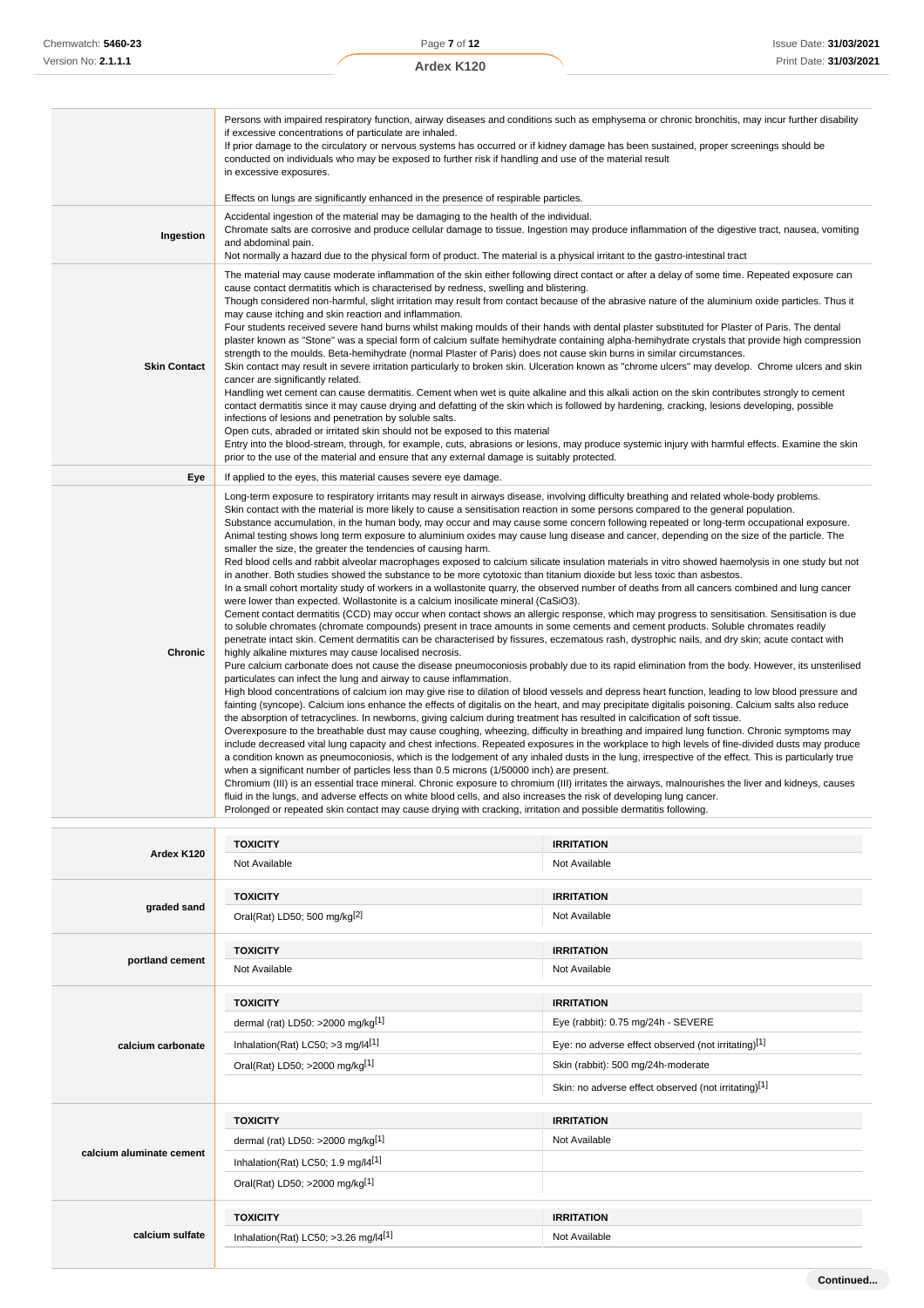|                                                                                                                                                          | Oral(Rat) LD50; >1581 mg/kg <sup>[1]</sup>                                                                                                                                                                                                                                                                                                                                                                                                                                                                                                                                                                                                                                                                                                                                                                                                                                                                                                                                                                                       |                                 |                                                                                                                                                                     |  |
|----------------------------------------------------------------------------------------------------------------------------------------------------------|----------------------------------------------------------------------------------------------------------------------------------------------------------------------------------------------------------------------------------------------------------------------------------------------------------------------------------------------------------------------------------------------------------------------------------------------------------------------------------------------------------------------------------------------------------------------------------------------------------------------------------------------------------------------------------------------------------------------------------------------------------------------------------------------------------------------------------------------------------------------------------------------------------------------------------------------------------------------------------------------------------------------------------|---------------------------------|---------------------------------------------------------------------------------------------------------------------------------------------------------------------|--|
|                                                                                                                                                          | <b>TOXICITY</b>                                                                                                                                                                                                                                                                                                                                                                                                                                                                                                                                                                                                                                                                                                                                                                                                                                                                                                                                                                                                                  | <b>IRRITATION</b>               |                                                                                                                                                                     |  |
| gypsum                                                                                                                                                   | Inhalation(Rat) LC50; >3.26 mg/l4[1]                                                                                                                                                                                                                                                                                                                                                                                                                                                                                                                                                                                                                                                                                                                                                                                                                                                                                                                                                                                             | Not Available                   |                                                                                                                                                                     |  |
|                                                                                                                                                          | Oral(Rat) LD50; >1581 mg/kg[1]                                                                                                                                                                                                                                                                                                                                                                                                                                                                                                                                                                                                                                                                                                                                                                                                                                                                                                                                                                                                   |                                 |                                                                                                                                                                     |  |
|                                                                                                                                                          | <b>TOXICITY</b>                                                                                                                                                                                                                                                                                                                                                                                                                                                                                                                                                                                                                                                                                                                                                                                                                                                                                                                                                                                                                  | <b>IRRITATION</b>               |                                                                                                                                                                     |  |
|                                                                                                                                                          | Oral(Rat) LD50; 6450 mg/kg <sup>[2]</sup>                                                                                                                                                                                                                                                                                                                                                                                                                                                                                                                                                                                                                                                                                                                                                                                                                                                                                                                                                                                        |                                 | Eye: no adverse effect observed (not irritating)[1]                                                                                                                 |  |
| limestone                                                                                                                                                |                                                                                                                                                                                                                                                                                                                                                                                                                                                                                                                                                                                                                                                                                                                                                                                                                                                                                                                                                                                                                                  |                                 | Skin (rabbit): 500 mg/24h-moderate                                                                                                                                  |  |
|                                                                                                                                                          |                                                                                                                                                                                                                                                                                                                                                                                                                                                                                                                                                                                                                                                                                                                                                                                                                                                                                                                                                                                                                                  |                                 | Skin: no adverse effect observed (not irritating)[1]                                                                                                                |  |
|                                                                                                                                                          |                                                                                                                                                                                                                                                                                                                                                                                                                                                                                                                                                                                                                                                                                                                                                                                                                                                                                                                                                                                                                                  |                                 |                                                                                                                                                                     |  |
|                                                                                                                                                          | <b>TOXICITY</b>                                                                                                                                                                                                                                                                                                                                                                                                                                                                                                                                                                                                                                                                                                                                                                                                                                                                                                                                                                                                                  | <b>IRRITATION</b>               |                                                                                                                                                                     |  |
| silica crystalline - quartz                                                                                                                              | Oral(Rat) LD50; 500 mg/kg <sup>[2]</sup>                                                                                                                                                                                                                                                                                                                                                                                                                                                                                                                                                                                                                                                                                                                                                                                                                                                                                                                                                                                         | Not Available                   |                                                                                                                                                                     |  |
| Legend:                                                                                                                                                  | 1. Value obtained from Europe ECHA Registered Substances - Acute toxicity 2.* Value obtained from manufacturer's SDS. Unless otherwise<br>specified data extracted from RTECS - Register of Toxic Effect of chemical Substances                                                                                                                                                                                                                                                                                                                                                                                                                                                                                                                                                                                                                                                                                                                                                                                                  |                                 |                                                                                                                                                                     |  |
|                                                                                                                                                          |                                                                                                                                                                                                                                                                                                                                                                                                                                                                                                                                                                                                                                                                                                                                                                                                                                                                                                                                                                                                                                  |                                 |                                                                                                                                                                     |  |
| PORTLAND CEMENT                                                                                                                                          | The following information refers to contact allergens as a group and may not be specific to this product.<br>Contact allergies quickly manifest themselves as contact eczema, more rarely as urticaria or Quincke's oedema. The pathogenesis of contact<br>eczema involves a cell-mediated (T lymphocytes) immune reaction of the delayed type. Other allergic skin reactions, e.g. contact urticaria,<br>involve antibody-mediated immune reactions. The significance of the contact allergen is not simply determined by its sensitisation potential: the<br>distribution of the substance and the opportunities for contact with it are equally important.                                                                                                                                                                                                                                                                                                                                                                    |                                 |                                                                                                                                                                     |  |
| <b>LIMESTONE</b>                                                                                                                                         | Eye (rabbit) 0.75: mg/24h -                                                                                                                                                                                                                                                                                                                                                                                                                                                                                                                                                                                                                                                                                                                                                                                                                                                                                                                                                                                                      |                                 |                                                                                                                                                                     |  |
| SILICA CRYSTALLINE -<br><b>QUARTZ</b>                                                                                                                    | WARNING: For inhalation exposure ONLY: This substance has been classified by the IARC as Group 1: CARCINOGENIC TO HUMANS<br>The International Agency for Research on Cancer (IARC) has classified occupational exposures to respirable (<5 um) crystalline silica as being<br>carcinogenic to humans. This classification is based on what IARC considered sufficient evidence from epidemiological studies of humans for<br>the carcinogenicity of inhaled silica in the forms of quartz and cristobalite. Crystalline silica is also known to cause silicosis, a non-cancerous lung<br>disease.<br>Intermittent exposure produces; focal fibrosis, (pneumoconiosis), cough, dyspnoea, liver tumours.<br>* Millions of particles per cubic foot (based on impinger samples counted by light field techniques).<br>NOTE: the physical nature of quartz in the product determines whether it is likely to present a chronic health problem. To be a hazard the<br>material must enter the breathing zone as respirable particles. |                                 |                                                                                                                                                                     |  |
| <b>GRADED SAND &amp; PORTLAND</b><br><b>CEMENT &amp; CALCIUM</b><br><b>ALUMINATE CEMENT &amp;</b><br><b>GYPSUM</b>                                       | No significant acute toxicological data identified in literature search.                                                                                                                                                                                                                                                                                                                                                                                                                                                                                                                                                                                                                                                                                                                                                                                                                                                                                                                                                         |                                 |                                                                                                                                                                     |  |
| <b>PORTLAND CEMENT &amp;</b><br><b>CALCIUM CARBONATE &amp;</b><br><b>CALCIUM ALUMINATE</b><br><b>CEMENT &amp; CALCIUM</b><br><b>SULFATE &amp; GYPSUM</b> | Asthma-like symptoms may continue for months or even years after exposure to the material ends. This may be due to a non-allergic condition<br>known as reactive airways dysfunction syndrome (RADS) which can occur after exposure to high levels of highly irritating compound. Main<br>criteria for diagnosing RADS include the absence of previous airways disease in a non-atopic individual, with sudden onset of persistent<br>airflow pattern on lung function tests, moderate to severe bronchial hyperreactivity on methacholine challenge testing, and the lack of minimal<br>lymphocytic inflammation, without eosinophilia.                                                                                                                                                                                                                                                                                                                                                                                         |                                 | asthma-like symptoms within minutes to hours of a documented exposure to the irritant. Other criteria for diagnosis of RADS include a reversible                    |  |
| <b>CALCIUM CARBONATE &amp;</b><br><b>LIMESTONE</b>                                                                                                       | No evidence of carcinogenic properties. No evidence of mutagenic or teratogenic effects.<br>The material may produce severe irritation to the eye causing pronounced inflammation. Repeated or prolonged exposure to irritants may<br>produce conjunctivitis.<br>The material may cause skin irritation after prolonged or repeated exposure and may produce on contact skin redness, swelling, the production of<br>vesicles, scaling and thickening of the skin.                                                                                                                                                                                                                                                                                                                                                                                                                                                                                                                                                               |                                 |                                                                                                                                                                     |  |
| <b>CALCIUM SULFATE &amp;</b><br><b>GYPSUM</b>                                                                                                            | Gypsum (calcium sulfate dehydrate) irritates the skin, eye, mucous membranes, and airways. A series of studies involving Gypsum industry<br>workers in Poland reported chronic, non-specific airways diseases.<br>Repeat dose toxicity: Examination of workers at a gypsum manufacturing plant found restrictive defects on long-function tests in those who were<br>chronically exposed to gypsum dust.<br>Synergistic/antagonistic effects: Gypsum appears to be protective on quartz toxicity in animal testing.                                                                                                                                                                                                                                                                                                                                                                                                                                                                                                              |                                 |                                                                                                                                                                     |  |
| <b>Acute Toxicity</b>                                                                                                                                    | ×                                                                                                                                                                                                                                                                                                                                                                                                                                                                                                                                                                                                                                                                                                                                                                                                                                                                                                                                                                                                                                | Carcinogenicity                 | ×                                                                                                                                                                   |  |
| <b>Skin Irritation/Corrosion</b>                                                                                                                         | ✔                                                                                                                                                                                                                                                                                                                                                                                                                                                                                                                                                                                                                                                                                                                                                                                                                                                                                                                                                                                                                                | <b>Reproductivity</b>           | ×                                                                                                                                                                   |  |
| <b>Serious Eye Damage/Irritation</b>                                                                                                                     | ✔                                                                                                                                                                                                                                                                                                                                                                                                                                                                                                                                                                                                                                                                                                                                                                                                                                                                                                                                                                                                                                | <b>STOT - Single Exposure</b>   | ✔                                                                                                                                                                   |  |
| <b>Respiratory or Skin</b><br>sensitisation                                                                                                              | ✔                                                                                                                                                                                                                                                                                                                                                                                                                                                                                                                                                                                                                                                                                                                                                                                                                                                                                                                                                                                                                                | <b>STOT - Repeated Exposure</b> | ×                                                                                                                                                                   |  |
| <b>Mutagenicity</b>                                                                                                                                      | ×                                                                                                                                                                                                                                                                                                                                                                                                                                                                                                                                                                                                                                                                                                                                                                                                                                                                                                                                                                                                                                | <b>Aspiration Hazard</b>        | ×                                                                                                                                                                   |  |
|                                                                                                                                                          |                                                                                                                                                                                                                                                                                                                                                                                                                                                                                                                                                                                                                                                                                                                                                                                                                                                                                                                                                                                                                                  | Legend:                         | $\blacktriangleright$ – Data either not available or does not fill the criteria for classification<br>$\blacktriangleright$ - Data available to make classification |  |

**SECTION 12 Ecological information**

| <b>Toxicity</b> |                  |                           |                |                  |                  |
|-----------------|------------------|---------------------------|----------------|------------------|------------------|
|                 | Endpoint         | <b>Test Duration (hr)</b> | <b>Species</b> | Value            | Source           |
| Ardex K120      | Not<br>Available | Not Available             | Not Available  | Not<br>Available | Not<br>Available |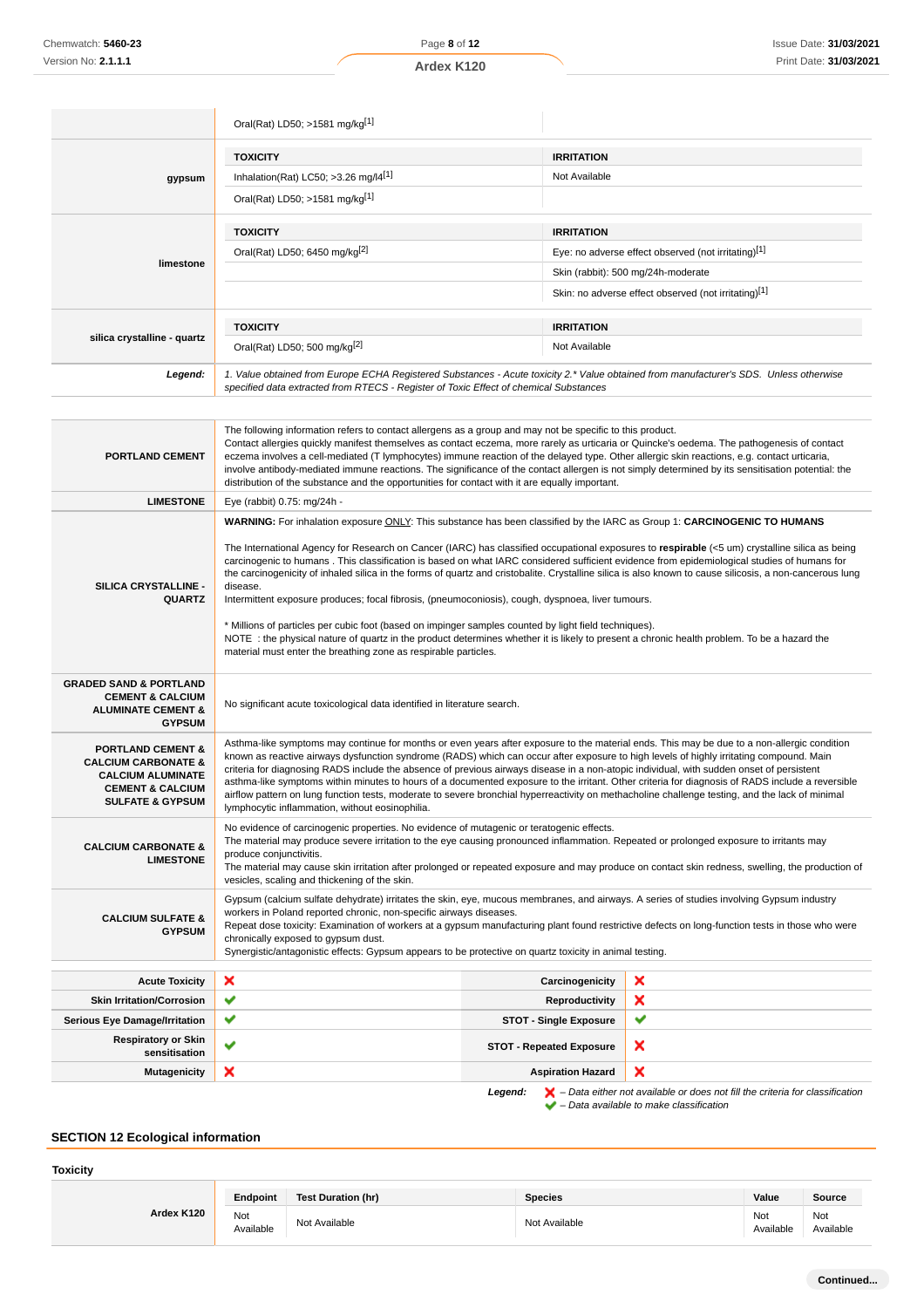|                             | Endpoint         | <b>Test Duration (hr)</b> | <b>Species</b>                                        | Value                | Source           |
|-----------------------------|------------------|---------------------------|-------------------------------------------------------|----------------------|------------------|
| graded sand                 | Not<br>Available | Not Available             | Not<br>Not Available<br>Available                     |                      | Not<br>Available |
|                             | Endpoint         | <b>Test Duration (hr)</b> | <b>Species</b>                                        | Value                | Source           |
| portland cement             | Not<br>Available | Not Available             | Not Available                                         | Not<br>Available     | Not<br>Available |
|                             | Endpoint         | <b>Test Duration (hr)</b> | <b>Species</b>                                        | Value                | Source           |
|                             | NOEC(ECx)        | 6                         | Fish                                                  | 4-320mg/l            | $\overline{4}$   |
| calcium carbonate           | LC50             | 96                        | Fish                                                  | >229.245mg/L         | 4                |
|                             | <b>EC50</b>      | 72                        | Algae or other aquatic plants                         | $>14$ mg/l           | $\overline{2}$   |
|                             | Endpoint         | <b>Test Duration (hr)</b> | <b>Species</b>                                        | Value                | <b>Source</b>    |
|                             | <b>LC50</b>      | 96                        | Fish                                                  | $>100$ mg/l          | $\overline{2}$   |
| calcium aluminate cement    | NOEC(ECx)        | 72                        | Algae or other aquatic plants                         | 2.6 <sub>m</sub> g/l | $\overline{2}$   |
|                             | <b>EC50</b>      | 48                        | Crustacea                                             | 5.4mg/l              | $\overline{2}$   |
|                             | <b>EC50</b>      | 72                        | Algae or other aquatic plants<br>3.6 <sub>m</sub> g/l |                      | $\overline{2}$   |
|                             | Endpoint         | <b>Test Duration (hr)</b> | <b>Species</b>                                        | Value                | <b>Source</b>    |
|                             | <b>EC50</b>      | 72                        | Algae or other aquatic plants                         | >79mg/l              | $\overline{2}$   |
| calcium sulfate             | NOEC(ECx)        | 0.25                      | Fish<br>75mg/l                                        |                      | $\overline{4}$   |
|                             | <b>LC50</b>      | 96                        | Fish                                                  | $>79$ mg/l           | $\overline{2}$   |
|                             | Endpoint         | <b>Test Duration (hr)</b> | <b>Species</b>                                        | Value                | Source           |
|                             | <b>EC50</b>      | 72                        | Algae or other aquatic plants                         | $>79$ mg/l           | $\boldsymbol{2}$ |
| gypsum                      | NOEC(ECx)        | 0.25                      | Fish                                                  | 75mg/l               | 4                |
|                             | LC50             | 96                        | Fish                                                  | >79mg/l              | $\overline{2}$   |
|                             | Endpoint         | <b>Test Duration (hr)</b> | <b>Species</b>                                        | Value                | <b>Source</b>    |
|                             | NOEC(ECx)        | 6                         | Fish                                                  | 4-320mg/l            | 4                |
| limestone                   | <b>LC50</b>      | 96                        | Fish<br>>229.245mg/L                                  |                      | 4                |
|                             | EC50             | 72                        | Algae or other aquatic plants                         | $>14$ mg/l           | $\overline{2}$   |
|                             | Endpoint         | <b>Test Duration (hr)</b> | <b>Species</b>                                        | Value                | Source           |
| silica crystalline - quartz | Not<br>Available | Not Available             | Not Available                                         | Not<br>Available     | Not<br>Available |

### **DO NOT** discharge into sewer or waterways.

### **Persistence and degradability**

| Ingredient      | Persistence: Water/Soil | <b>Persistence: Air</b> |
|-----------------|-------------------------|-------------------------|
| calcium sulfate | <b>HIGH</b>             | <b>HIGH</b>             |
| gypsum          | <b>HIGH</b><br>_____    | <b>HIGH</b>             |

### **Bioaccumulative potential**

| Ingredient      | <b>Bioaccumulation</b> |
|-----------------|------------------------|
| calcium sulfate | LOW (LogKOW = -2.2002) |
| gypsum          | LOW (LogKOW = -2.2002) |

### **Mobility in soil**

| Ingredient      | <b>Mobility</b>       |
|-----------------|-----------------------|
| calcium sulfate | LOW ( $KOC = 6.124$ ) |
| gypsum          | LOW (KOC = $6.124$ )  |

# **SECTION 13 Disposal considerations**

### **Waste treatment methods**

| Product / Packaging disposal | ▶ It ma |
|------------------------------|---------|
|                              |         |

- **DO NOT** allow wash water from cleaning or process equipment to enter drains.
	- ay be necessary to collect all wash water for treatment before disposal.

In all cases disposal to sewer may be subject to local laws and regulations and these should be considered first.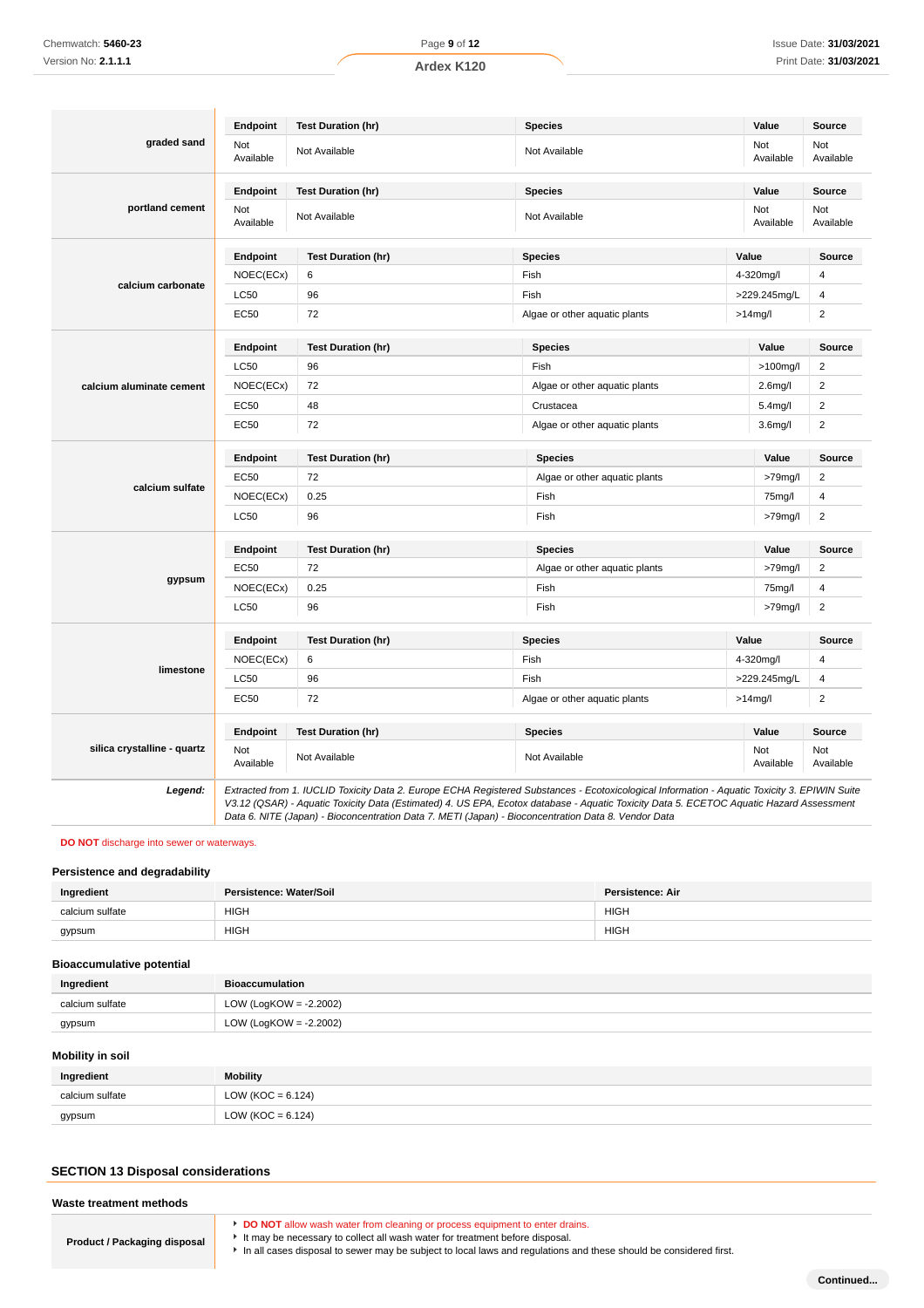Page **10** of **12**

**Ardex K120**

Where in doubt contact the responsible authority.

#### **SECTION 14 Transport information**

| Labels Required |  |  |  |
|-----------------|--|--|--|

| Labels Required         |                |
|-------------------------|----------------|
| <b>Marine Pollutant</b> | <b>NO</b>      |
| <b>HAZCHEM</b>          | Not Applicable |

#### **Land transport (ADG): NOT REGULATED FOR TRANSPORT OF DANGEROUS GOODS**

**Air transport (ICAO-IATA / DGR): NOT REGULATED FOR TRANSPORT OF DANGEROUS GOODS**

### **Sea transport (IMDG-Code / GGVSee): NOT REGULATED FOR TRANSPORT OF DANGEROUS GOODS**

### **Transport in bulk according to Annex II of MARPOL and the IBC code**

#### Not Applicable

### **Transport in bulk in accordance with MARPOL Annex V and the IMSBC Code**

| <b>Product name</b>         | Group         |  |
|-----------------------------|---------------|--|
| graded sand                 | Not Available |  |
| portland cement             | Not Available |  |
| calcium carbonate           | Not Available |  |
| calcium aluminate cement    | Not Available |  |
| calcium sulfate             | Not Available |  |
| gypsum                      | Not Available |  |
| limestone                   | Not Available |  |
| silica crystalline - quartz | Not Available |  |

#### **Transport in bulk in accordance with the ICG Code**

| <b>Product name</b>         | <b>Ship Type</b> |
|-----------------------------|------------------|
| graded sand                 | Not Available    |
| portland cement             | Not Available    |
| calcium carbonate           | Not Available    |
| calcium aluminate cement    | Not Available    |
| calcium sulfate             | Not Available    |
| gypsum                      | Not Available    |
| limestone                   | Not Available    |
| silica crystalline - quartz | Not Available    |

#### **SECTION 15 Regulatory information**

#### **Safety, health and environmental regulations / legislation specific for the substance or mixture**

#### **graded sand is found on the following regulatory lists**

|  |  | Australia Hazardous Chemical Information System (HCIS) - Hazardous Chemicals |  |
|--|--|------------------------------------------------------------------------------|--|
|  |  |                                                                              |  |

- Australian Inventory of Industrial Chemicals (AIIC)
- Chemical Footprint Project Chemicals of High Concern List

#### I **portland cement is found on the following regulatory lists**

Australian Inventory of Industrial Chemicals (AIIC)

Australian Inventory of Industrial Chemicals (AIIC)

I **calcium aluminate cement is found on the following regulatory lists** Australian Inventory of Industrial Chemicals (AIIC)

#### **calcium sulfate is found on the following regulatory lists**

Australian Inventory of Industrial Chemicals (AIIC)

#### I **gypsum is found on the following regulatory lists**

Australian Inventory of Industrial Chemicals (AIIC)

**limestone is found on the following regulatory lists** Australian Inventory of Industrial Chemicals (AIIC)

#### **silica crystalline - quartz is found on the following regulatory lists**

Australia Hazardous Chemical Information System (HCIS) - Hazardous Chemicals Australian Inventory of Industrial Chemicals (AIIC)

Chemical Footprint Project - Chemicals of High Concern List

International Agency for Research on Cancer (IARC) - Agents Classified by the IARC Monographs

International Agency for Research on Cancer (IARC) - Agents Classified by the IARC Monographs - Group 1: Carcinogenic to humans

| International Agency for Research on Cancer (IARC) - Agents Classified by the IARC |  |
|------------------------------------------------------------------------------------|--|
| Monographs                                                                         |  |

International Agency for Research on Cancer (IARC) - Agents Classified by the IARC Monographs - Group 1: Carcinogenic to humans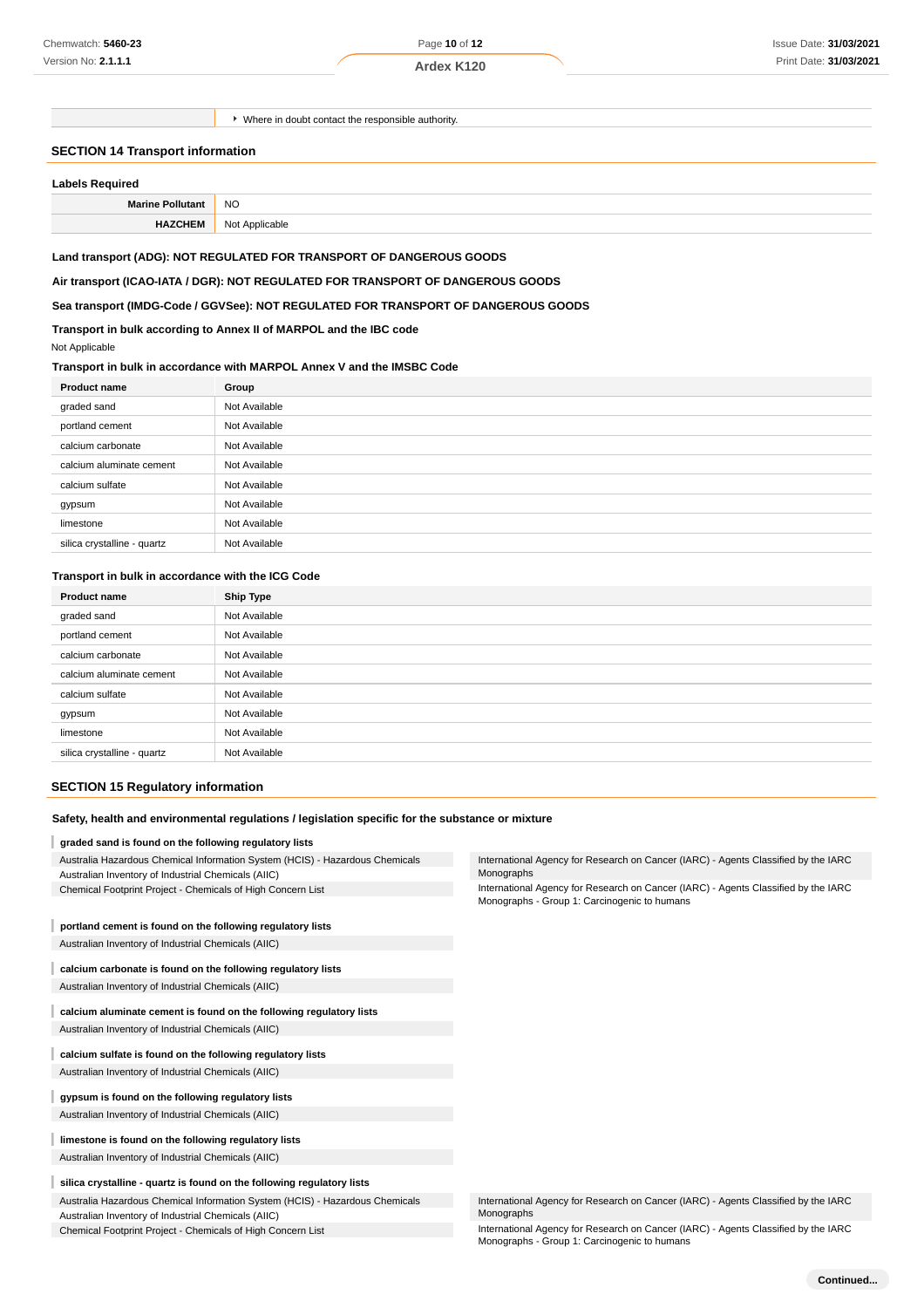#### **National Inventory Status**

| <b>National Inventory</b>                          | <b>Status</b>                                                                                                                                                                                            |  |
|----------------------------------------------------|----------------------------------------------------------------------------------------------------------------------------------------------------------------------------------------------------------|--|
| Australia - AIIC / Australia<br>Non-Industrial Use | Yes                                                                                                                                                                                                      |  |
| Canada - DSL                                       | Yes                                                                                                                                                                                                      |  |
| Canada - NDSL                                      | No (graded sand; portland cement; calcium aluminate cement; calcium sulfate; gypsum; silica crystalline - quartz)                                                                                        |  |
| China - IECSC                                      | Yes                                                                                                                                                                                                      |  |
| Europe - EINEC / ELINCS / NLP                      | Yes                                                                                                                                                                                                      |  |
| Japan - ENCS                                       | No (portland cement)                                                                                                                                                                                     |  |
| Korea - KECI                                       | Yes                                                                                                                                                                                                      |  |
| New Zealand - NZIoC                                | Yes                                                                                                                                                                                                      |  |
| Philippines - PICCS                                | No (portland cement; calcium aluminate cement)                                                                                                                                                           |  |
| <b>USA - TSCA</b>                                  | Yes                                                                                                                                                                                                      |  |
| Taiwan - TCSI                                      | Yes                                                                                                                                                                                                      |  |
| Mexico - INSQ                                      | No (calcium aluminate cement)                                                                                                                                                                            |  |
| Vietnam - NCI                                      | Yes                                                                                                                                                                                                      |  |
| Russia - FBEPH                                     | No (calcium aluminate cement)                                                                                                                                                                            |  |
| Legend:                                            | Yes = All CAS declared ingredients are on the inventory<br>No = One or more of the CAS listed ingredients are not on the inventory and are not exempt from listing(see specific ingredients in brackets) |  |

#### **SECTION 16 Other information**

| $\sim$<br>uz |
|--------------|
|              |

#### **SDS Version Summary**

| Version | <b>Issue Date</b> | <b>Sections Updated</b>                                                                                                                                                                                                                                                                                                                                                                                                                                                                                            |
|---------|-------------------|--------------------------------------------------------------------------------------------------------------------------------------------------------------------------------------------------------------------------------------------------------------------------------------------------------------------------------------------------------------------------------------------------------------------------------------------------------------------------------------------------------------------|
| 2.1.1.1 | 31/03/2021        | Acute Health (inhaled), Acute Health (skin), Acute Health (swallowed), Advice to Doctor, Appearance, Chronic Health,<br>Classification, Disposal, Engineering Control, Fire Fighter (fire/explosion hazard), Fire Fighter (fire incompatibility), First Aid (skin),<br>First Aid (swallowed), Handling Procedure, Ingredients, Personal Protection (other), Personal Protection (eye), Personal<br>Protection (hands/feet), Physical Properties, Spills (major), Spills (minor), Storage (storage incompatibility) |

#### **Other information**

Classification of the preparation and its individual components has drawn on official and authoritative sources as well as independent review by the Chemwatch Classification committee using available literature references.

The SDS is a Hazard Communication tool and should be used to assist in the Risk Assessment. Many factors determine whether the reported Hazards are Risks in the workplace or other settings. Risks may be determined by reference to Exposures Scenarios. Scale of use, frequency of use and current or available engineering controls must be considered.

#### **Definitions and abbreviations**

PC-TWA: Permissible Concentration-Time Weighted Average PC-STEL: Permissible Concentration-Short Term Exposure Limit IARC: International Agency for Research on Cancer ACGIH: American Conference of Governmental Industrial Hygienists STEL: Short Term Exposure Limit TEEL: Temporary Emergency Exposure Limit。 IDLH: Immediately Dangerous to Life or Health Concentrations ES: Exposure Standard OSF: Odour Safety Factor NOAEL :No Observed Adverse Effect Level LOAEL: Lowest Observed Adverse Effect Level TLV: Threshold Limit Value LOD: Limit Of Detection OTV: Odour Threshold Value BCF: BioConcentration Factors BEI: Biological Exposure Index AIIC: Australian Inventory of Industrial Chemicals DSL: Domestic Substances List NDSL: Non-Domestic Substances List IECSC: Inventory of Existing Chemical Substance in China EINECS: European INventory of Existing Commercial chemical Substances ELINCS: European List of Notified Chemical Substances NLP: No-Longer Polymers ENCS: Existing and New Chemical Substances Inventory KECI: Korea Existing Chemicals Inventory NZIoC: New Zealand Inventory of Chemicals PICCS: Philippine Inventory of Chemicals and Chemical Substances TSCA: Toxic Substances Control Act TCSI: Taiwan Chemical Substance Inventory INSQ: Inventario Nacional de Sustancias Químicas NCI: National Chemical Inventory FBEPH: Russian Register of Potentially Hazardous Chemical and Biological Substances

This document is copyright.

Apart from any fair dealing for the purposes of private study, research, review or criticism, as permitted under the Copyright Act, no part may be reproduced by any process without